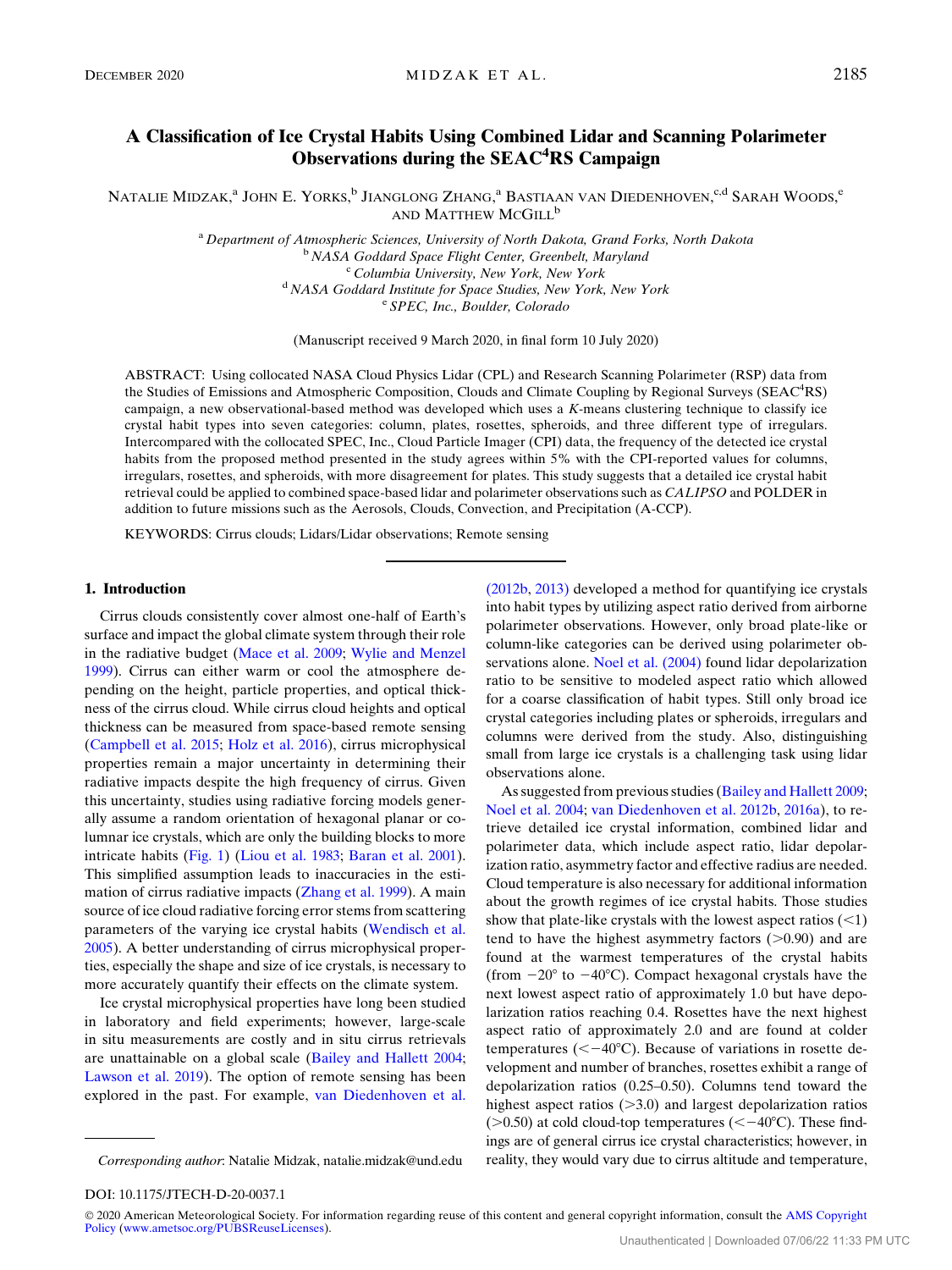<span id="page-1-0"></span>

FIG. 1. SPEC CPI imagery collected during an 18 Sep 2013 flight from the SEAC<sup>4</sup>RS field campaign highlighting variations in crystal shape and size for plates, irregulars, spheroids, columns, and rosettes.

along with formation mechanism. [Van Diedenhoven \(2018\)](#page-11-10) calls attention to joint active lidar and passive multiangle polarimeter as a promising avenue for ice crystal research. To accomplish more detailed habit classifications and gain an understanding of their properties, the combination of retrievals from lidar and polarimeter are necessary.

In this paper, collocated lidar and polarimeter observations of cirrus during the Studies of Emissions and Atmospheric Composition, Clouds and Climate Coupling by Regional Surveys (SEAC<sup>4</sup>RS) campaign collected over the continental United States and Gulf of Mexico are combined and analyzed using a K-means clustering technique. The results of the clustering are classified into columns, plates, rosettes, spheroids and three different type of irregulars. The classification technique is evaluated with in situ data and frequencies of sampled

habits from the remote sensing and in situ instruments are presented followed by an uncertainty analysis. This study is the first attempt to determine bulk ice crystal habit types using remote sensing data with the detail typical of in situ sensors. The ice particle habit results presented in this paper strengthen our understanding of cirrus cloud scattering parameters, while the classification method shown here can be used on other airborne remote sensing datasets and future space-based datasets to improve parameterizations of ice crystal habits and calculations of cirrus radiative forcing.

# 2. Data

In this study, spatially and temporally collocated NASA Cloud Physics Lidar (CPL) and Research Scanning Polarimeter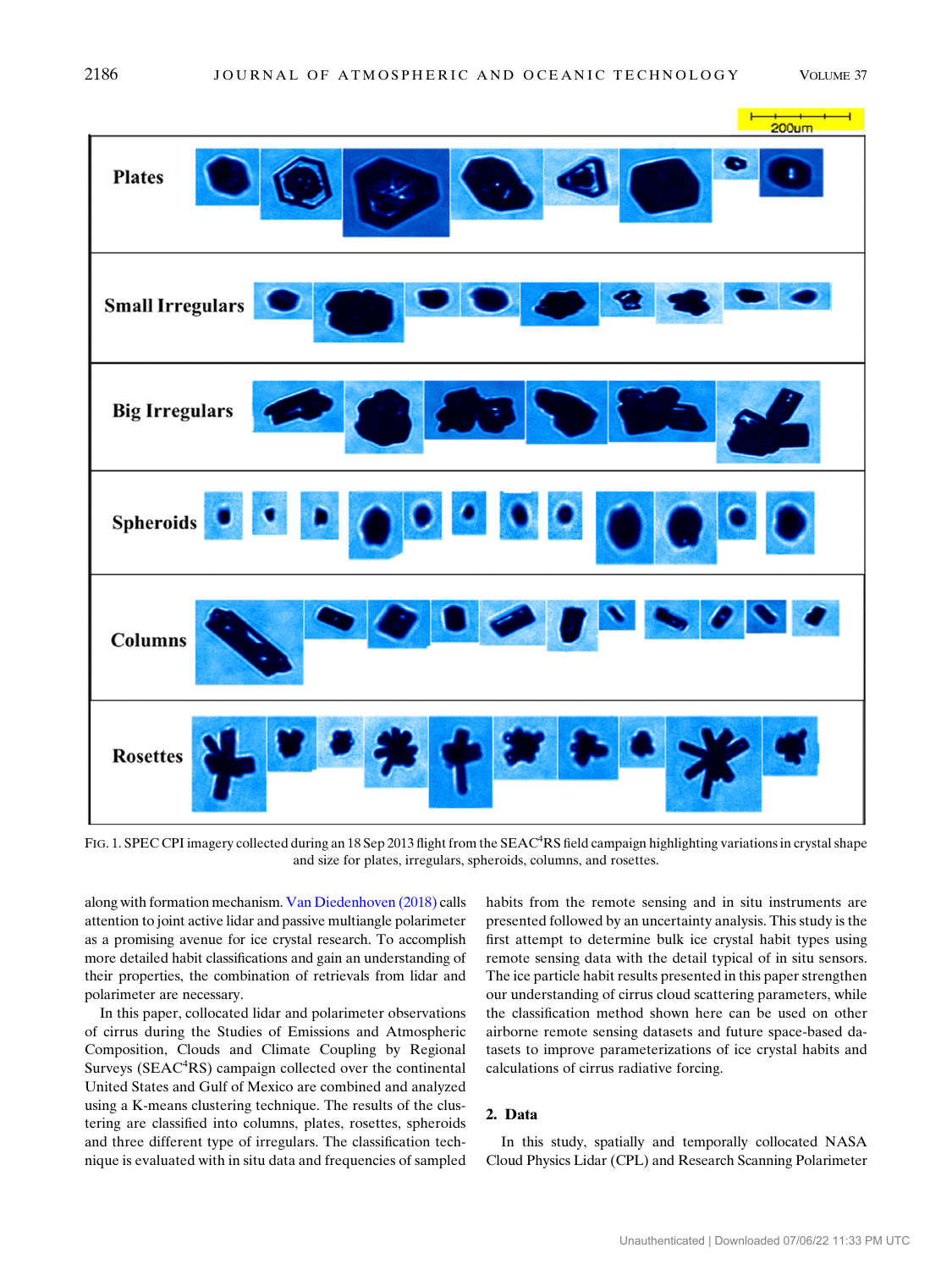$(RSP)$  data from the SEAC $4RS$  campaign were used for the study period of August–September 2013. The derived ice crystal habit types from the study were also intercompared with the SPEC, Inc., Cloud Particle Imager (CPI) data.

#### a. CPL

NASA's CPL is an elastic backscatter lidar providing multiwavelength backscatter measurements of clouds and aerosols at 1064, 532, and 355 nm [\(McGill et al. 2002](#page-11-11)). Depolarization ratio, used to discriminate between liquid and ice clouds, is measured using the 1064 nm channel while cloud optical properties (i.e., extinction coefficient, ice water content) are retrieved from the 1064- and 532-nm channels ([McGill et al.](#page-11-12) [2003](#page-11-12)). CPL has participated in over two dozen field campaigns since its first deployment in 2000 and serves as a reliable tool in the study of atmospheric profiling at high spatial and temporal resolutions. CPL raw data have a temporal resolution of 10 Hz and vertical resolution fixed at 30 m. The data are averaged to 1 s when creating data products, which equates to a 200 m horizontal resolution for an aircraft speed of  $200 \text{ m s}^{-1}$ . When mounted aboard NASA's ER-2 aircraft CPL points off-nadir by  $2^\circ$  because of the pitch of the aircraft. Therefore, the effect of horizontally oriented ice crystals on CPL data is negligible ([Yorks et al. 2011\)](#page-11-13).

Once instrument corrections and calibration are applied to raw photon counts, CPL provides profiles of total attenuated backscatter (ATB) and the ratio of perpendicular to parallel backscatter (depolarization ratio) of clouds and aerosols ([McGill et al. 2007](#page-11-14)). CPL produces linearly polarized light, and measures the perpendicular and parallel planes of polarization of the backscattered light using a beam splitter in the receiver optics. The linear volume depolarization ratio is the ratio of the perpendicular polarized 1064-nm attenuated backscatter coefficient to the parallel polarized 1064-nm attenuated backscatter coefficient. Deriving accurate depolarization ratios requires knowledge of the depolarization gain ratio, which describes the relative gain between the perpendicular and parallel channels. [Yorks et al. \(2011\)](#page-11-13) reports that the error in gain ratio is less than 3%. Level 2 algorithms use ATB profiles and depolarization ratio to further derive cirrus physical and optical properties. CPL level 2 algorithms categorize identified layers as ice clouds, liquid water clouds, or eight different aerosol types. A cloud phase (CP) algorithm is used to discriminate between liquid water clouds and ice clouds. High confidence ice clouds have a midlayer temperature less than  $-20^{\circ}$ C and a depolarization ratio greater than 0.25 ([Yorks et al. 2011\)](#page-11-13). Temperatures provided from MERRA-2 are interpolated to the CPL data and reported in the layer temperature product.

Five years of cloud optical properties from CPL were analyzed extensively by [Yorks et al. \(2011\).](#page-11-13) A strong dependence of increasing layer volume depolarization ratio with decreasing temperature was found for all cirrus clouds. Statistics of ice cloud volume depolarization ratios and temperatures were explored to determine thresholds for cloud phase discrimination which are applied in this study. Previous research has also examined the sensitivity of lidar depolarization ratio to aspect ratio for modeled randomly oriented hexagonal ice crystals.

Results show that depolarization ratio can be used to classify ice crystals into three categories: thin plates or spheroids, big and small irregulars and columns. Uncertainties due to depolarization variability are lowest for columns (less than 4%) and generally less than the maximum of 15% for other habits ([Noel](#page-11-8) [et al. 2004\)](#page-11-8). However, lidar alone does not provide sufficient information for a more detailed classification.

# b. RSP

The RSP is a multichannel, multiangle airborne polarimeter with nine spectral channels in visible/near-infrared and shortwave infrared bands providing measurements of total reflectance and polarized reflectance derived from the  $I, Q$ , and  $U$ components of the Stokes vector. RSP scans along track over an  $\sim$ 120 $^{\circ}$  angular range utilizing the fields of view of six boresighted refractive telescopes, which contribute to its 14-mrad field of view (similar to that of CPL). Each pixel is sampled at 152 viewing angles and 0.8° intervals ([Cairns et al. 2003](#page-10-5)). When on board the NASA ER-2, the RSP's viewing angles drop to 134 usable angles [\(Sinclair et al. 2017](#page-11-15)). RSP derives the cloudtop height using a multiangle parallax method ([Sinclair et al.](#page-11-15) [2017](#page-11-15)). Subsequently, RSP data are mapped so that multiangle views are available as a function of location at cloud top ([Alexandrov et al. 2012\)](#page-10-6). For RSP mounted on the ER-2, it takes about 2–3 min to collect all viewing angles for a location on a cirrus cloud top. Ice-topped clouds are selected by means of a liquid index derived from multiangle polarimetry measurements around the  $140^\circ$  scattering angle, where liquidtopped clouds lead to a pronounced cloudbow feature [\(van](#page-11-6) [Diedenhoven et al. 2012b](#page-11-6)). Clouds identified by RSP with a liquid index less than 0.3 and a cloud optical thickness greater than 5 are considered to be ice. The 1.59- and  $2.25$ - $\mu$ m channels are utilized in ice cloud retrievals for their sensitivity to ice/water discrimination [\(van Diedenhoven et al. 2012a](#page-11-16)).

RSP employs the first remote sensing method of retrieving ice crystal asymmetry factor from multidirectional polarized measurements of aspect ratio and crystal distortion [\(van](#page-11-16) [Diedenhoven et al. 2012a](#page-11-16), [2013](#page-11-7)). RSP retrievals rely on individual hexagonal columns and plates to serve as proxies for more complex habit types ([van Diedenhoven et al. 2013](#page-11-7)). The asymmetry factor values are determined by a closest fit to measured multidirectional polarized measurements from a lookup table consisting of randomly oriented hexagonal columns and plates with nearly continuous values of aspect ratio and crystal distortion levels ([van Diedenhoven et al. 2012b](#page-11-6)). The distortion parameter ([Macke et al. 1996](#page-11-17)) is a proxy for randomization of the crystal shape caused by a number of factors, such as large-scale crystal distortion and complexity, microscale surface roughness, and impurities within the crystals ([Hong and Minnis 2015;](#page-11-18) [Liu et al. 2014;](#page-11-19) [Neshyba et al.](#page-11-20) [2013](#page-11-20)). A definition of aspect ratio with an upper limit of unity for both columns and plates is used in this study [\(van](#page-11-9) [Diedenhoven et al. 2016a](#page-11-9)). Here aspect ratio is the ratio between dimensions of components of ice crystals. Given this definition, ice crystals must be specified as column-like or plate-like, as is standard for RSP ice cloud products. Once the crystal type is known the inverse of aspect ratio can be used to separate column-like crystals from their plate-like counterparts.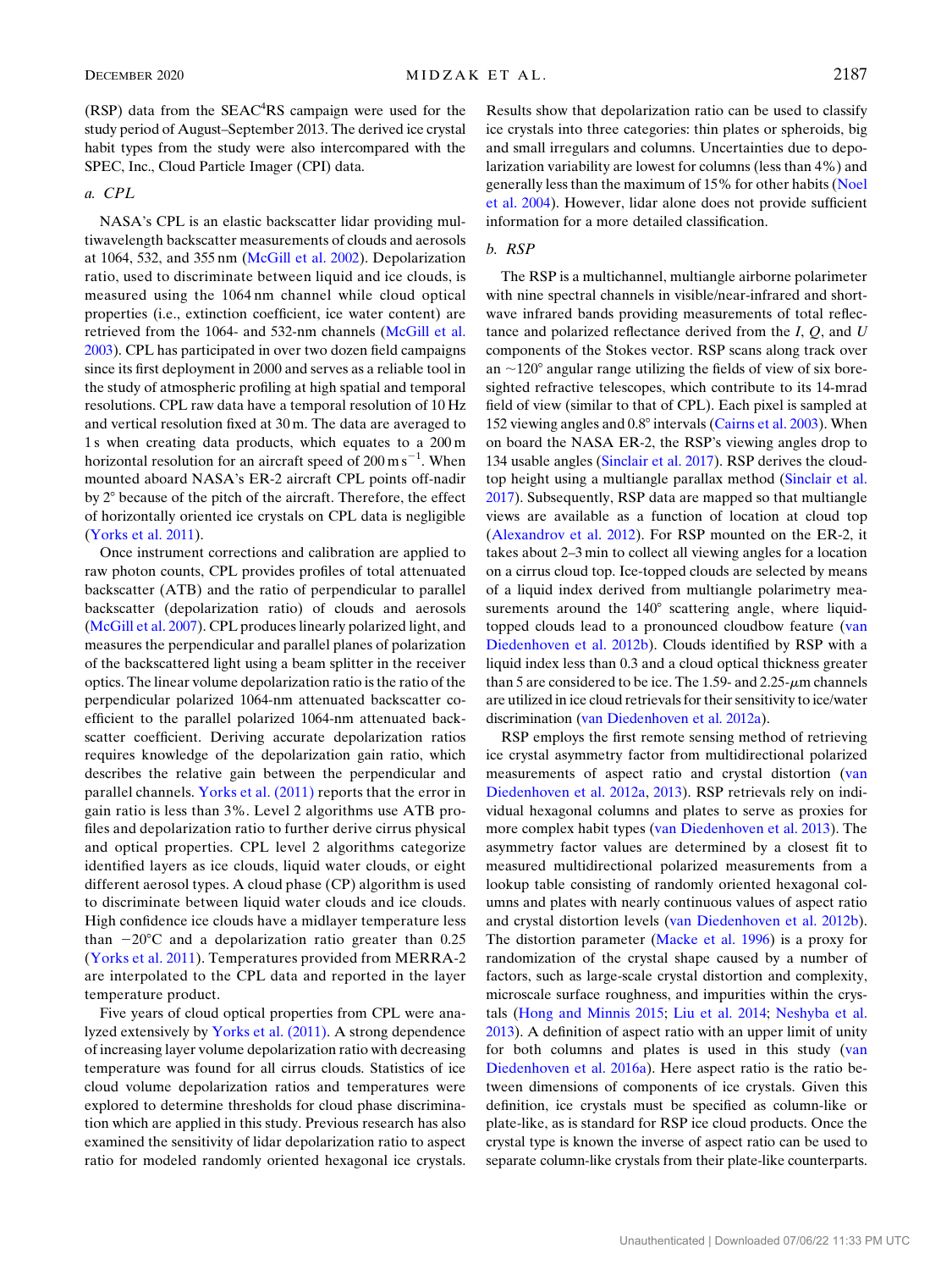Despite this separation, a finer habit classification is necessary for accurate representation of ice crystal shapes. Additionally, effective radius is retrieved at 1.59 and  $2.25 \mu m$ , utilizing the  $2.25 - \mu m$  channel in this study for its ability to penetrate deeper into ice clouds ([van Diedenhoven et al. 2016b](#page-11-21)). RSP effective radius is <sup>3</sup> /<sup>4</sup> of the average ice volume divided by the average projected area ([van Diedenhoven et al. 2016b](#page-11-21)). A lookup table approach is used for effective radius retrievals that is described by [van Diedenhoven et al. \(2014](#page-11-22), [2016a\)](#page-11-9). Note that, for each observation, an ice optical model is used for the effective radius retrievals that is consistent with the retrieved asymmetry factor for that observation, as described by [van](#page-11-22) [Diedenhoven et al. \(2014\).](#page-11-22)

#### c. CPI

The SPEC, Inc., CPI records high-resolution  $(2.3-\mu m)$  pixel) digital images of individual ice cloud particles that pass through the sample volume of the imager [\(Lawson et al. 2001\)](#page-11-23). Within each frame, CPI can record upward of 25 particles simultaneously. The collected images are processed using SPEC, Inc., software which derives crystal length, width, area and perimeter ([Baker and Lawson 2006](#page-10-7)). These descriptors are then used to classify the ice crystals into seven habits: spheroid, column, plate, rosette, budding rosette, small irregular, and big irregular. A complete description of CPI classification criteria can be found in the appendix of [Lawson et al. \(2006a\)](#page-11-24).

# d.  $SEAC<sup>4</sup>RS$

Data from these instruments were collected during the NASA SEAC<sup>4</sup>RS campaign. SEAC<sup>4</sup>RS took place in August and September 2013 and was based outside Houston, Texas ([Toon et al. 2016\)](#page-11-25). During the campaign, 57 science flights were completed by NASA's ER-2 and DC-8 along with the SPEC, Inc., Learjet spanning the continental United States and the Gulf of Mexico. A large suite of remote sensing and in situ instrumentation was implemented to study radiation, chemistry, and cloud microphysics. The CPL and RSP were both on board NASA's ER-2 for these flights, flying at a nominal altitude of 18–20 km [\(Sinclair et al. 2017](#page-11-15)). The following analysis consists of data from 10 flights over the course of the campaign: 2, 6, 21, 27, and 30 August and 4, 11, 13, 18, and 23 September. Continental and maritime cirrus were sampled during these flights, with special attention on the 18 September flight in which all three aircraft flew though a region of maritime convection ([Toon et al. 2016](#page-11-25)).

#### 3. Method

#### a. Ice crystal habit definitions

The habit descriptions used in this study follow those put forth by [Bailey and Hallett \(2002,](#page-10-8) [2004](#page-10-3), [2009\)](#page-10-4) and [Lawson et al.](#page-11-24) [\(2006a\)](#page-11-24), as also shown in [Fig. 1](#page-1-0) using CPI imagery data collected on 18 September 2013 during the SEAC<sup>4</sup>RS campaign. Here ''plates'' describes hexagons with a face width larger than height which results in an aspect ratio below unity. This category of crystals includes thick and thin plates along with asymmetric irregular plate-like crystals and is therefore not limited to pristine, symmetrical plates. ''Columns'' are hexagonal with a length greater than their face width resulting in aspect ratios greater than 1. Columns can be solid or hollow and short or long. Recent literature such as [Bailey and Hallett](#page-10-4) [\(2009\)](#page-10-4) documents that an overemphasis of symmetric crystal habits exists in literature. The idealized shapes once found in habit diagrams are quite rare and the reality of defective and irregular crystals must be acknowledged ([Bentley and](#page-10-9) [Humphreys 1931](#page-10-9); [Bailey and Hallett 2009\)](#page-10-4). ''Spheroids'' are particles greater than 50  $\mu$ m in diameter and appear spherical unless studied under close magnification. These are quasispherical compacted particles usually highly faceted and distorted. ''Rosettes'' presented in this study include budding rosettes which are not fully developed and general rosetteshaped particles which have multiple columnar structures gathered at a central point. ''Irregulars'' are composed of compact faceted crystals that account for nonsymmetric and defective crystals that do not fit into any of the above categories. Irregulars with aspect ratios less than 1 are categorized as plate-like irregulars, which consists of a larger and smaller category, while those with aspect ratios larger than 1 are column-like irregulars which likely contain side planes.

### b. Combined CPL–RSP cirrus retrievals

Two of the most promising instruments for ice crystal retrievals are active lidar and passive multiangle polarimeters ([van Diedenhoven 2018\)](#page-11-10). Lidar's unique advantage to obtain vertical profiles of clouds allows for more detailed structure than passive or in situ sensors can provide on one overpass. Additionally, the sensitivity of lidar to optically thin layers allows for detections unattainable by cloud radars ([Comstock](#page-10-10) [et al. 2002\)](#page-10-10). Multidirectional polarized measurements of varying ice crystal shapes provide information on the phase function and scattering of light by crystals using a minimum of three simultaneous observations. Thus, using collocated CPL and RSP data, a new method was developed for classifying ice crystal habit types from retrieved CPL–RSP observations in this study.

#### 1) CPL–RSP COLLOCATION

Coincident CPL and RSP observations were identified from the flights previously listed. These data were collocated temporally by synchronizing the time of overpasses for observations with the closest time stamps between the CPL curtains and RSP's near-nadir views. The maximum time allowed between observations to be considered collocated was one minute. CPL and RSP were both mounted on the ER-2 and have similar fields of view so observations could be readily intercompared. Despite these similarities, CPL and RSP have different sensitivities to cirrus clouds. For RSP cloud optical thickness greater than 5, the polarized reflectance does not depend on the optical thickness [\(Chepfer et al. 2001\)](#page-10-11). However, for optical thicknesses less than 5 the cloud apparent optical thickness must be included in the lookup table used for determining asymmetry factor. The apparent optical thickness is determined by minimizing the difference between simulated and total reflectance [\(van Diedenhoven et al. 2012b](#page-11-6)). One of the advantages of including CPL for this study is its unique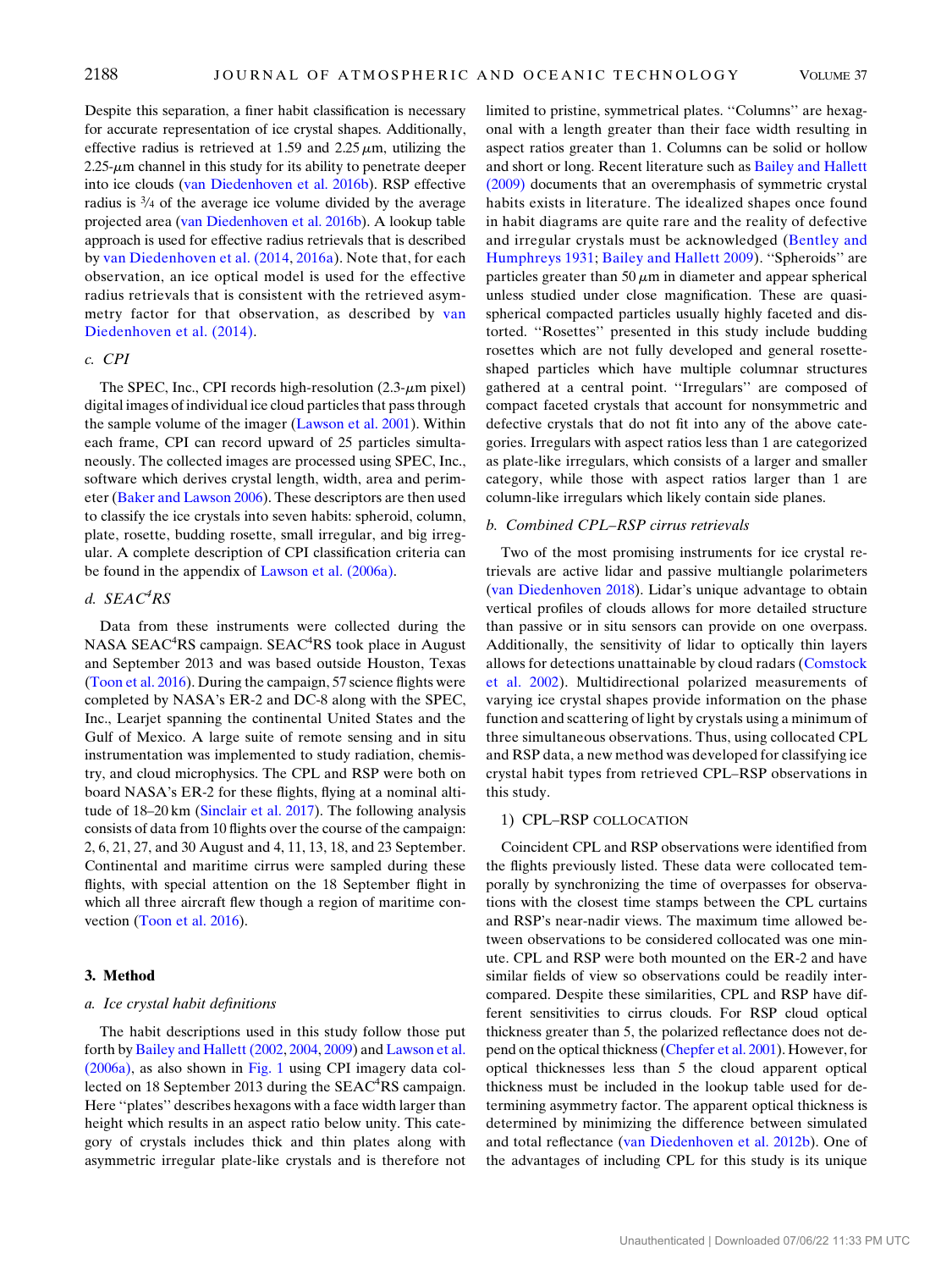<span id="page-4-0"></span>

FIG. 2. Evolution of depolarization ratio with aspect ratio for collocated lidar-polarimeter data obtained during the  $SEAC<sup>4</sup>RS$ campaign.

ability to measure optically thin cirrus layers  $(COD < 0.03)$ with high accuracy ([McGill et al. 2002\)](#page-11-11). CPL can also measure the vertical structure of cirrus which is not possible for CPI or passive sensors.

A ray-tracing simulation of light polarization as it interacts with hexagonal-based ice crystals is compared with retrieved CPL depolarization ratios of randomly oriented ice crystals in [Noel et al. \(2004\).](#page-11-8) The depolarization ratio was found to be sensitive to the modeled aspect ratio which allowed for a coarse classification of ice crystals into three groups (and four habits) consisting of plates or spheroids with the lowest depolarization and aspect ratios, irregulars, and columnar crystals which are highly depolarizing and have larger aspect ratios. This comparison was recreated using CPL and RSP observations obtained during  $SEAC<sup>4</sup>RS$  (see [Fig. 2\)](#page-4-0) to observe the evolution of linear depolarization ratio with aspect ratio. Two definitions of aspect ratio are commonly used. If  $AR = L/W$ , where L is the prism length and W is the crystal basal plane width, the resulting aspect ratio is greater than 1 for columns and less than 1 for plates. [Van Diedenhoven et al. \(2016a\)](#page-11-9) propose a definition of aspect ratio as  $AR = min(L, W)/max(L, W)$  that limits the aspect ratio to below unity for both plates and columns. In using this definition, it needs to be specified whether crystals are plate-like or column-like. [Figure 2](#page-4-0) does not distinguish between plate-like or column-like crystals, therefore the definition of aspect ratio is below unity for all crystal habits using the definition of aspect ratio set forth by [van Diedenhoven](#page-11-9) [et al. \(2016a\).](#page-11-9) To the authors' knowledge, this is the first confirmation that data from observations matches modeled data of the evolution of depolarization ratio with increasing aspect ratio. [Figure 2](#page-4-0) demonstrates the relationship between depolarization ratio and aspect ratio; therefore it validates the use of combined lidar and polarimeter data to classify ice crystal habits.

The CPL properties investigated in this study are layerintegrated parameters, as such the results presented are bulk cloud-top volume measurements of coincident lidar and polarimeter data. These bulk retrievals represent data on an  $\sim$ 1 km vertical by  $\sim$ 250 m horizontal "box." Conversely, the CPI records individual ice crystals that are detected and trigger the pulse of the imaging laser ([Lawson et al. 2001](#page-11-23)). Therefore, it is assumed that the bulk volume measurements presented in this study are representative of the individual cirrus particle properties.

# 2) K-MEANS BASED CLUSTERING ANALYSIS OF ICE CRYSTAL HABIT TYPES

Approximately 2000 ice crystal observations were identified in the collocated flight segments. Each observation made by CPL was additionally filtered to ensure that only ice clouds were being analyzed. Only cloud layers classified as cirrus by a CP value of 3 were used. Additionally, these layers had to be colder than  $-20^{\circ}$ C and have a depolarization ratio greater than 0.25. Because of the passive nature of RSP, only cloud-top properties are retrieved and used in this study. Additionally, CPL signal attenuates before reaching cloud base for optically thick clouds. Therefore, results presented are for cloud tops of optically thick cirrus ( $\text{COD} > 3.0$ ). Once high confidence ice clouds classified from CPL and RSP were collocated and filtered, K-means clustering analysis was used to group ice crystals by the following features: depolarization ratio (CPL), aspect ratio (RSP), asymmetry factor (RSP), effective radius (RSP), and cloud-top temperature (CPL). RSP's crystal distortion retrievals were not used for clustering, since, for most cases, the maximum distortion level of 0.7 was retrieved during  $SEAC<sup>4</sup>RS$ . The tendency to retrieve maximum distortion is consistent with previous findings using POLDER data [\(Hioki](#page-10-12) [et al. 2016\)](#page-10-12). However, we do report on statistics of distortion values for the different clusters. Seven initial cluster centers were selected to represent the habits identified by CPI. To distinguish between planar and columnar crystals, initial clusters were separated based on aspect ratio. Clusters were assigned to data points with aspect ratios less than 1, which encompassed plates, plate-like irregulars, and spheroids. Next, clusters were assigned to data points with aspect ratios greater than 1, which were made up of columns, column-like irregulars, and rosettes. The data were normalized to allow all observations to be compared regardless of their units and to allow for an equal weighting of observations during the clustering. Through the iterative process each point in the normalized features was assigned to its closest cluster center and the seven cluster centers were updated to be the mean of the points within the cluster. The process terminates when the algorithm converges and there are no changes in cluster assignments within a threshold. Clustering was done for all SEAC<sup>4</sup>RS cirrus observations and for the 18 September 2013 case study.

The K-means method was chosen for its efficiency in clustering several variables with many data points into a small number of  $K$  known values. Using the Euclidean mean produces tighter cluster centers than some other distance metrics ([Singh et al. 2013](#page-11-26)). Additionally, data points are able to change cluster assignments as centroids are computed iteratively ([Gan](#page-10-13) [et al. 2007\)](#page-10-13). Relative tolerance with regard to iteration of  $1 \times$  $10^{-4}$  was set to declare convergence. The K-means approach resulted in the classification of ice crystal habits into distinct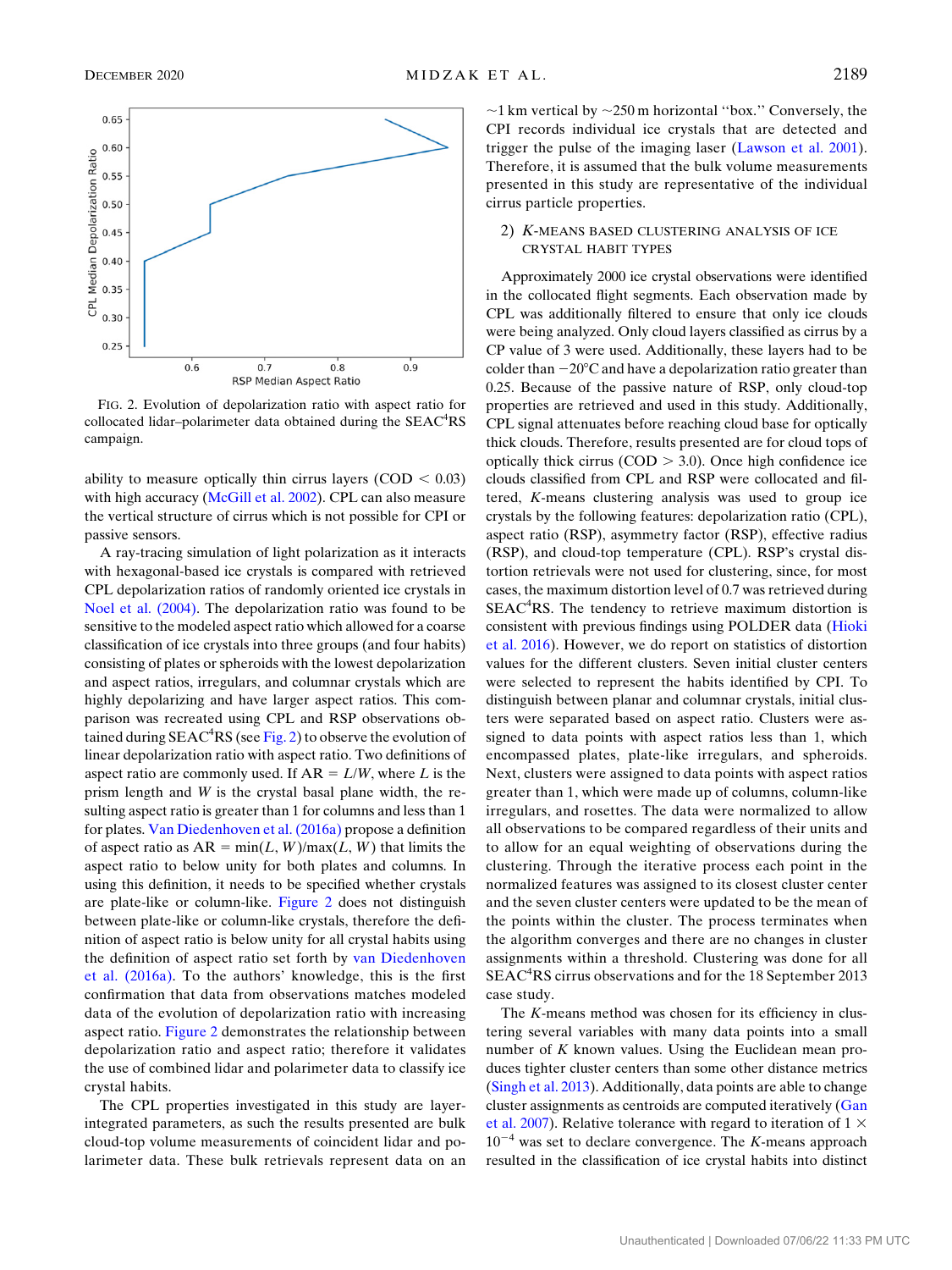<span id="page-5-0"></span>

Distributions of Ice Crystal Habits with AR < 1 All SEAC4RS Days

FIG. 3. Distributions of collocated observations of plate-like ice crystal habits for (a) aspect ratio, (b) depolarization ratio, (c) effective radius, (d) cloud-top temperature, and (e) asymmetry factor for all  $SEAC<sup>4</sup>RS data.$ 

clusters utilizing combined CPL and RSP observations for the first time.

#### 4. Results

The results of  $K$ -means clustering for each of the features listed above are presented in [Figs. 3](#page-5-0) and [4](#page-6-0) for the entire SEAC<sup>4</sup>RS dataset. Two sets of clusters are presented: those for aspect ratios less than or greater than 1.0 [\(Figs. 3,](#page-5-0) [4](#page-6-0), respectively). The clusters were assigned ice crystal habits based on their defining characteristics (corresponding statistics for the clusters are summarized in [Table 2\)](#page-7-0).

Plates were categorized as the cluster with the lowest mean aspect ratio (0.24) and highest mean asymmetry factor (0.80). These are typical characteristics of plates and have been previously reported (see [Table 1](#page-6-1)). As previously noted, the definition of plates is not limited to symmetric, ideal hexagonal plates. In this study, the plate category includes thick, thin and asymmetric polycrystalline plate-like crystals; samples of which are shown in [Fig. 1.](#page-1-0) Thin plates have the highest asymmetry factors with values surpassing 0.9, whereas thicker plates or aggregates of plates tend toward lower values of 0.73. Plates also have relatively warm cloud-top temperatures within this dataset, with a mean cloud-top temperature of  $-48^{\circ}$ C. It is expected that plates have warmer temperatures than columnar crystals based on previous findings summarized in [Table 1](#page-6-1).

At the very coldest temperatures, with a mean value of  $-71^{\circ}$ C, small compact particles are found. At these temperatures it is likely that the particles are barely developed budding rosettes, small columnar crystals and irregular polycrystals ([Bailey and Hallett 2009](#page-10-4)). This cluster is classified as spheroids; however, it should not be assumed that the particles are spheres but rather that they are distorted, spherical crystals that may be still developing into a distinct habit.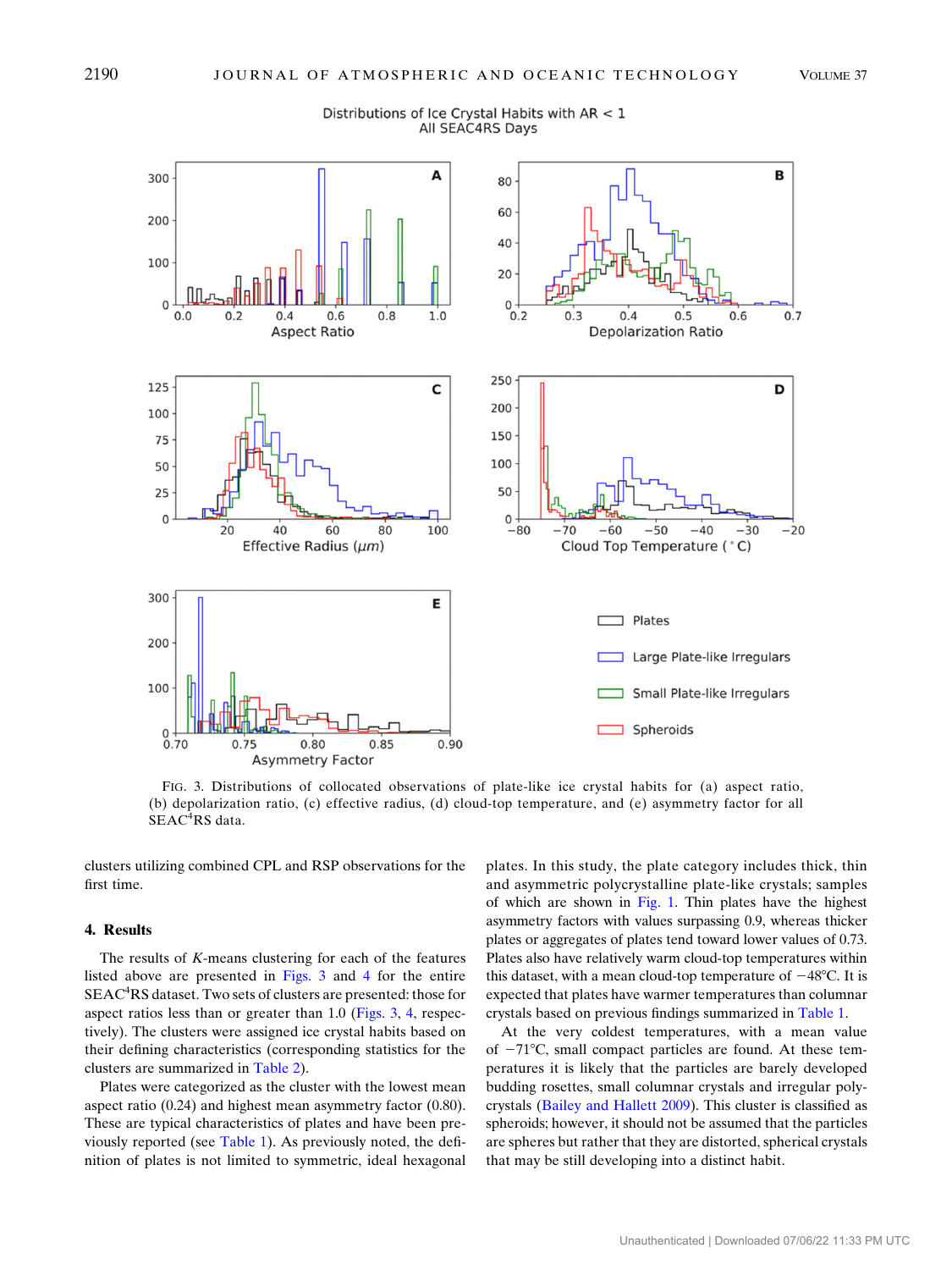

<span id="page-6-0"></span>

FIG. 4. As in [Fig. 3,](#page-5-0) but for column-like ice crystal habits.

The remaining clusters with aspect ratios less than unity are classified as irregulars within the plate-like regime. Irregulars within this regime were separated into two groups to further differentiate habits based on size: large and small plate-like irregulars. The first group of irregulars have a mean aspect ratio of 0.62. This group is warmer (mean temperature of  $-50^{\circ}$ C) and larger (mean radius of 43  $\mu$ m) than the second cluster of irregulars. The colder and smaller group of irregulars with a mean cloud-top temperature of  $-69^{\circ}$ C and effective radius of  $33 \mu$ m, has a higher aspect ratio of 0.78 resulting from a larger deviation from symmetry than the first group of irregulars. Both irregular clusters have asymmetry factors of approximately 0.73 suggesting dense crystals or distorted aggregates of crystals. High mean depolarization ratios of 0.40 and 0.44, respectively, confirm the irregular nature of these clusters. Irregulars also have the largest effective radii of

<span id="page-6-1"></span>TABLE 1. Previously published values of aspect ratio, asymmetry factor, cloud temperature, and depolarization ratio of various crystal habits.

|                                                                                  | Compact hexagonal | Long columns                                                                                                                                                      | <b>Plates</b>   | Rosettes         |
|----------------------------------------------------------------------------------|-------------------|-------------------------------------------------------------------------------------------------------------------------------------------------------------------|-----------------|------------------|
| Aspect ratio (van Diedenhoven et al.<br>2012b, 2016                              | $\sim$ 1.0        | >3.0                                                                                                                                                              | $0.01$ to $1.0$ | >2.0             |
| <b>Asymmetry factor (van Diedenhoven</b> )<br>et al. $2012b$ , $2016$ )          | $0.70 - 0.80$     | $0.80 - 0.90$                                                                                                                                                     | $0.90 - 0.95$   | $0.80 - 0.90$    |
| Temperature (Bailey and Hallett 2009)<br>Depolarization ratio (Noel et al. 2004) | < 0.40            | From $-20^{\circ}$ to $-70^{\circ}$ C From $-40^{\circ}$ to $-60^{\circ}$ C From $-20^{\circ}$ to $-40^{\circ}$ C From $-40^{\circ}$ to $-60^{\circ}$ C<br>> 0.50 | $\leq 0.25$     | $0.25$ to $0.50$ |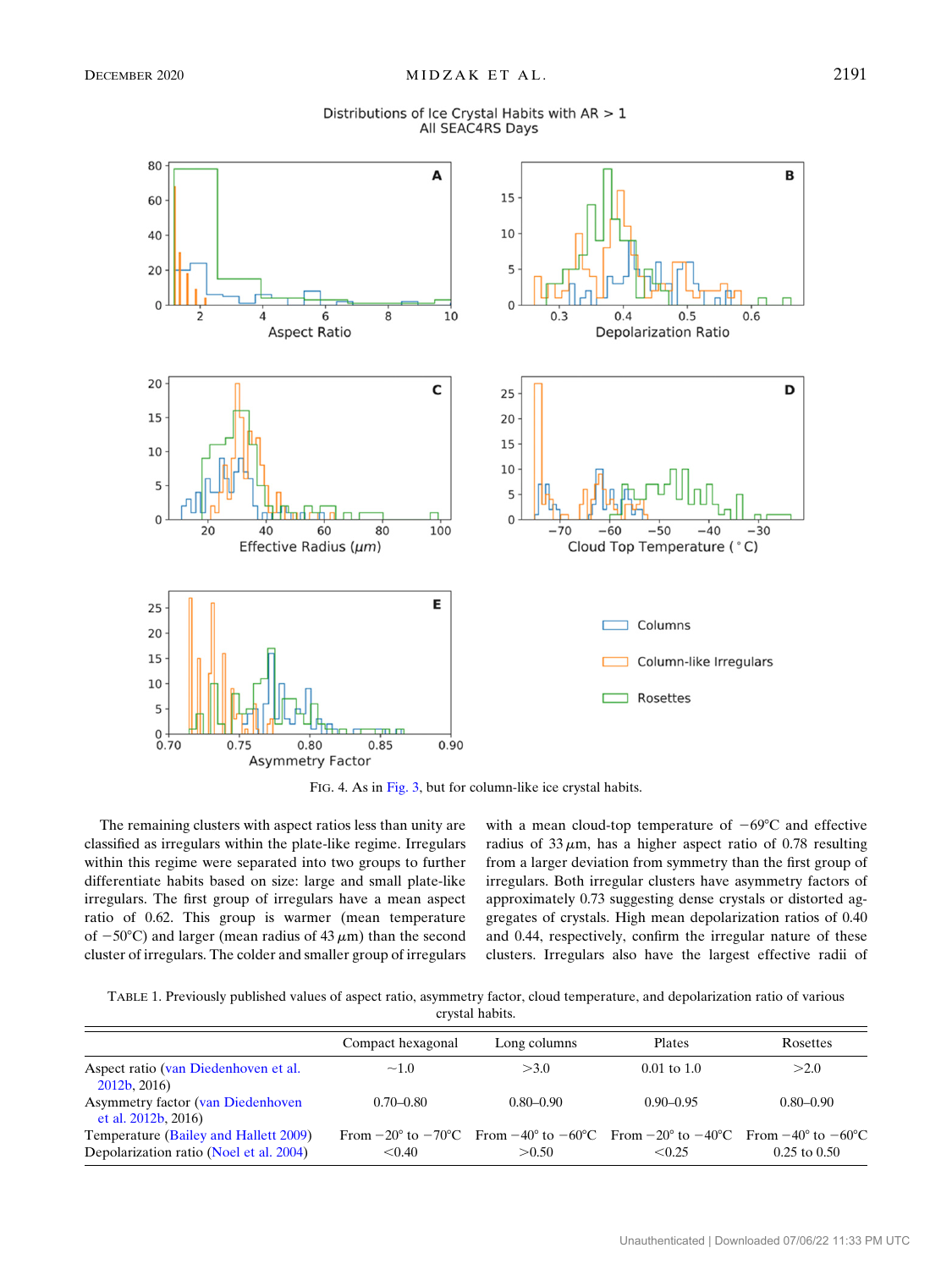<span id="page-7-0"></span>

|                                  | Plates   | Large plate-like<br>irregulars | Small plate-like<br>irregulars |          | Spheroids Columns | Column-like<br>irregulars | Rosettes |
|----------------------------------|----------|--------------------------------|--------------------------------|----------|-------------------|---------------------------|----------|
| Samples                          | 495      | 834                            | 631                            | 556      | 83                | 129                       | 108      |
| Mean aspect ratio                | 0.238    | 0.621                          | 0.787                          | 0.383    | 3.63              | 1.35                      | 2.93     |
| Median aspect ratio              | 0.245    | 0.535                          | 0.731                          | 0.391    | 2.18              | 1.17                      | 1.870    |
| Std dev aspect ratio             | 0.131    | 0.152                          | 0.124                          | 0.124    | 3.31              | 0.259                     | 4.53     |
| Mean depolarization ratio        | 0.394    | 0.400                          | 0.440                          | 0.392    | 0.441             | 0.404                     | 0.377    |
| Median depolarization ratio      | 0.399    | 0.402                          | 0.447                          | 0.373    | 0.438             | 0.395                     | 0.374    |
| Std dev depolarization ratio     | 0.059    | 0.067                          | 0.073                          | 0.075    | 0.056             | 0.074                     | 0.054    |
| Mean effective radius            | 31.86    | 43.21                          | 33.47                          | 30.57    | 28.03             | 33.83                     | 33.54    |
| Median effective radius          | 29.85    | 40.16                          | 32.04                          | 29.11    | 28.04             | 33.00                     | 30.60    |
| Std dev effective radius         | 12.15    | 15.64                          | 7.67                           | 8.31     | 9.04              | 6.54                      | 14.18    |
| Mean cloud-top<br>temperature    | $-48.77$ | $-50.72$                       | $-69.32$                       | $-71.42$ | $-63.47$          | $-67.41$                  | $-46.36$ |
| Median cloud-top<br>temperature  | $-51.70$ | $-51.69$                       | $-71.85$                       | $-74.30$ | $-61.95$          | $-71.65$                  | $-47.05$ |
| Std dev cloud-top<br>temperature | 10.05    | 8.64                           | 5.78                           | 5.38     | 6.55              | 7.39                      | 7.61     |
| Mean asymmetry factor            | 0.800    | 0.727                          | 0.733                          | 0.769    | 0.786             | 0.733                     | 0.769    |
| Median asymmetry factor          | 0.793    | 0.718                          | 0.740                          | 0.767    | 0.781             | 0.731                     | 0.768    |
| Std dev asymmetry factor         | 0.043    | 0.016                          | 0.017                          | 0.029    | 0.023             | 0.015                     | 0.028    |
| Mean distortion                  | 0.577    | 0.659                          | 0.616                          | 0.586    | 0.558             | 0.656                     | 0.589    |
| Median distortion                | 0.700    | 0.700                          | 0.600                          | 0.650    | 0.600             | 0.700                     | 0.600    |
| Std dev distortion               | 0.199    | 0.075                          | 0.079                          | 0.148    | 0.023             | 0.062                     | 0.098    |

TABLE 2. Summary of CPL and RSP ice crystal habit statistics for the entire collocated SEAC<sup>4</sup>RS dataset.

clusters analyzed with aspect ratios less than unity with mean values of 43 and 33  $\mu$ m. Although distortion parameter was not part of the clustering procedure, there was a distinct difference in the distortion values of irregulars and plates or columns. The average distortion parameter of the irregulars is greater than that of plates, which is consistent with greater crystal complexity for irregulars than for plates. A large cloud-top temperature difference exists between the two irregular clusters. The smaller irregular cluster has minimum temperatures reaching  $-75^{\circ}$ C while the larger irregular cluster has minimum temperatures nearly  $15^{\circ}$ C warmer. These temperature differences suggest the second cluster contains more compact crystals while those in the first group are thin. This is confirmed by the peak in lower asymmetry factors for the second group of irregulars (e.g., [Table 2](#page-7-0)).

Distributions of ice crystal habits with aspect ratios greater than 1.0 for SEAC<sup>4</sup>RS are shown in [Fig. 4](#page-6-0). Rosettes and columns typically have aspect ratios greater than unity and can exceed aspect ratios of 4 ([Bailey and Hallett 2009\)](#page-10-4). In this dataset, the cluster with largest mean aspect ratios (2.63) and highest mean depolarization ratio (0.44) was identified as columns. These values agree with those listed in [Table 1](#page-6-1) which were found in previous studies. Additionally, column temperatures fit well within the known column temperature regime which is colder than  $-40^{\circ}$ C. Overall temperatures for the dataset are colder than previously published findings [\(Table 1](#page-6-1)). This is due to the high altitude at which cloud-top temperatures are retrieved as opposed to lower altitude in situ measurements. Columns with mean temperatures of  $-63^{\circ}$ C suggest that they are found near cloud top where in situ measurements are difficult to obtain. Rosettes also have high aspect ratios with values increasing as the number of attached branches increases [\(Um et al. 2015](#page-11-27)). Therefore, the group with the second highest mean aspect ratio (2.93) is categorized as rosettes. An example of the utility of combined retrievals can be highlighted on inspection of plates and rosettes. The mean depolarization ratios are quite similar for plates and rosettes (0.394 versus 0.377). However, the aspect ratio for the habits is very different (0.238 vs 2.93). Classification of these habits into distinct types is possible only though the combination of sensors.

The associated standard deviation of rosettes is large due to the varying stages of development of the crystals and their branches. Rosettes fall within the expected temperature range (from  $-30^{\circ}$  to  $-40^{\circ}$ C) reported by [Bailey and Hallett \(2009\)](#page-10-4). Those found in warmer regions transition to grow in width and can contain side planes or hollow branches, while rosettes found in the colder temperatures have more distinct branches intersecting the central core. At the lowest temperatures where rosettes are found  $(<-50^{\circ}C$ ), there is a retardation in bullet growth and crystals are small and compact. These temperatures match those found by [Lawson et al. \(2010\)](#page-11-28) for results in cirrus. Rosette depolarization ratios are lower than for columns (0.37 vs 0.44) as is expected based on values of depolarization ratio reported by [Noel et al. \(2004\)](#page-11-8).

The final cluster of crystals are identified as column-like irregulars. Although they are within the column regime, the mean aspect ratio of this group (1.35) is lower than that of columns or rosettes. The mean asymmetry factor (0.73) is also lower than that of other habits with aspect ratios greater than one. As also seen for the plate-like regime, the average distortion parameter of the column-like irregulars is greater than that of columns, consistent with their greater complexity.

The frequency of each assigned habit classification for the collocated CPL-RSP data during all of the SEAC<sup>4</sup>RS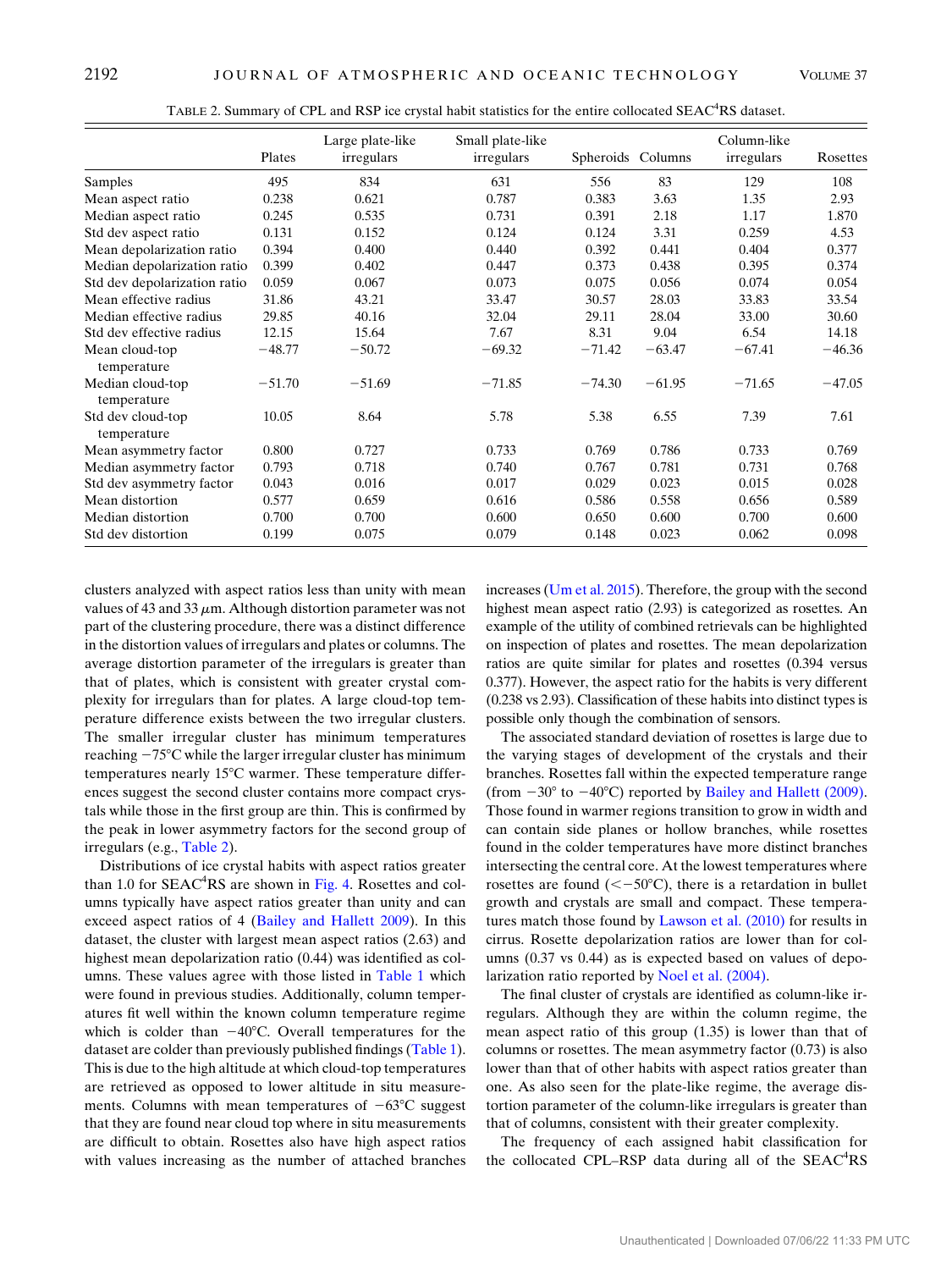<span id="page-8-0"></span>

FIG. 5. Frequencies of ice crystal habits for all collocated SEAC<sup>4</sup>RS data dominated by plate-like irregulars (52.21%), followed by spheroids (20.50%), plates (16.08%), columns and column-like irregulars (7.51%), and rosettes (3.70%).

campaign are presented in [Fig. 5.](#page-8-0) Irregulars with low aspect ratios dominate the dataset with a frequency of 52.21% followed by spheroids (20.50%), plates (16.08%), columns and column-like irregulars (7.51%), and rosettes (3.70%). These results compare favorably to those previously found by [Noel](#page-11-8) [et al. \(2004\)](#page-11-8) in which CPL and CPI data were analyzed from the CRYSTAL-FACE field campaign. The habits found in convective anvils sampled by [Noel et al. \(2004\)](#page-11-8) were dominated by irregulars ( $\sim$ 60%), followed by plates and spheroids (34%) and columns (6%). Crystals could only be categorized into broad groups composed of plates/spheroids, irregulars, and columns based on depolarization and aspect ratio. Because lidar depolarization ratio is not a function of particle size or particle asymmetry, no distinctions could be made between large and small crystals or rosettes and columns which both have aspect ratios greater than unity. Most of the SEAC<sup>4</sup>RS data sampled tropical anvil cirrus over the Gulf of Mexico, with 75% of data falling in latitudes between  $19.11^{\circ}$  and  $27.56^{\circ}$ N and longitudes between 124.2° and 92.4°W. The findings presented also compare favorably to those of [Lawson et al. \(2010\)](#page-11-28) in which tropical anvil cirrus were sampled. [Lawson et al. \(2010\)](#page-11-28) reported that fresh anvils rarely contain rosettes, but instead were composed mostly of irregulars. These results highlight the agreement in current and previous findings and showcase the utility of a combined remote sensing retrieval technique for ice crystal classifications.

### 5. Validation and uncertainty

The previously described analysis was applied to the case study date of 18 September 2013 to classify ice crystals sampled in anvil cirrus into habit types. SPEC CPI habit classifications were compared with classifications made using the combined CPL and RSP retrieval method. This is the only flight day of nearly coincident CPL, RSP, and CPI observations from the SEAC<sup>4</sup>RS campaign.

The results of this comparison are shown in [Fig. 6](#page-8-1). In both cases irregulars with low aspect ratios composed over half of all

<span id="page-8-1"></span>

FIG. 6. Frequencies of ice crystal habits classified by SPEC CPI (green) and the newly developed CPL–RSP technique (blue) for a case study on 18 Sep 2013 from the  $SEAC<sup>4</sup>RS$ campaign. Agreement for irregulars, spheroids, columns, and rosettes is within 5%, with less agreement for plates  $(\sim 16\%)$ .

observations. Also, comparisons for both retrieval methods agree within 5% in frequency for plate-like irregulars, spheroids, columns and column-like irregulars and rosettes. The least observed habit for the combined retrieval technique was rosettes; however, the least observed habit from CPI was plates which composed only 0.4% of observations. A source of the disagreement stems from differences in habit classification definitions. In a study conducted by [Lawson et al. \(2006b\)](#page-11-29) habits classified automatically by the CPI software were manually inspected to estimate the accuracy of the automatic classification. It was found that 12% of habits were misclassified with plates accounting for the largest percentage of misclassifications (27%). The definition of plates in this study does not limit crystals only to symmetric plates so this category likely includes irregulars. Sampling differences also contribute to the disagreement. While CPI captures individual particles, CPL and RSP sample bulk cloud properties. Additionally, the measurements from CPL–RSP and CPI are not exactly coincident. Both CPL and RSP were mounted on board the ER-2 while CPI was on the Learjet. These two aircraft never flew in a stacked alignment with the ER-2 above the Learjet, but rather sampled the same clouds at slightly different times. For the first half of this flight segment the Learjet flew at a lower altitude than the ER-2. While the CPI initially flew just above 6 km, the CPL cloud layer was between 10 and 12 km. This means the CPI on board the Learjet was sampling lower altitude, warmer clouds than CPL. This altitude difference can explain the higher frequency observations of plate-like irregulars and spheroids made by CPI. For the latter half of this segment the Learjet sampled clouds at the same altitude as the ER-2. Cloud tops were between 12 and 13 km indicating cold clouds likely composed of columns and rosettes. Thus, the comparison is not ''apples to apples'' throughout the flight, but we assume that there is little cloud evolution over the minutes of sampling difference so that the CPI data are representative of the bulk cloud-top retrievals by the lidar and polarimeter. To the authors' knowledge, there are no existing datasets that include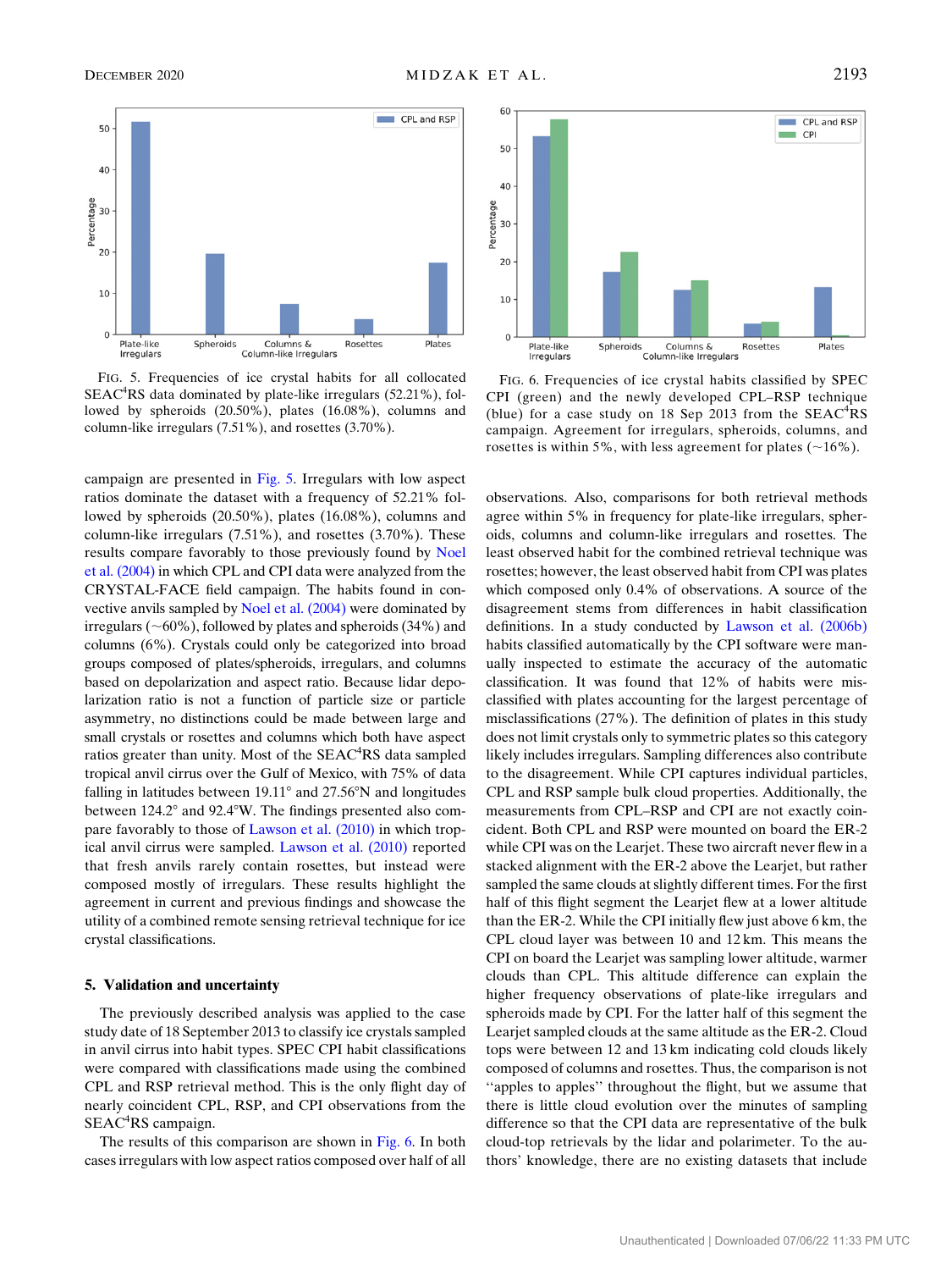<span id="page-9-0"></span>

|                             | Aspect ratio | Depolarization ratio | Cloud-top temperature | Asymmetry factor | Effective radius |
|-----------------------------|--------------|----------------------|-----------------------|------------------|------------------|
| Plates                      | 0.08         | 0.045                | 0.47                  | 0.35             | 0.049            |
| Large plate-like irregulars | 0.34         | 0.03                 | 0.23                  | 0.26             | 0.11             |
| Small plate-like irregulars | 0.23         | 0.05                 | 0.28                  | 0.21             | 0.22             |
| Spheroids                   | 0.43         | 0.06                 | 0.25                  | 0.17             | 0.08             |
| Columns                     | 0.07         | 0.13                 | 0.30                  | 0.40             | 0.02             |
| Column-like irregulars      | 0.1          | 0.02                 | 0.10                  | 0.50             | 0.27             |
| Rosettes                    | 0.10         | 0.20                 | 0.30                  | 0.13             | 0.21             |

TABLE 3. Weights of individual attributes used to calculate overall uncertainty in each habit type.

exactly coincident lidar, polarimeter, and cloud probe imagery to complete a more apples-to-apples study.

For all cirrus layers on 18 September 2013, the mean CPL penetration depth is 1.66 km. [Van Diedenhoven et al. \(2014\)](#page-11-22) estimated that effective radius RSP retrievals can be assumed to pertain to the top 1 km of the cloud based on all the data collected during the SEAC<sup>4</sup>RS campaign utilizing the 2.25- $\mu$ m channel. Depolarization ratio varies by 0.07 throughout the entire CPL penetration depth on 18 September 2013 and only varies by 0.04 in the lowest 0.66 km of the cirrus layer. Therefore, the layer-integrated depolarization ratio is representative of the mean depolarization ratio within the layer, which in turn is representative of the cloud-top properties for the optically thick cirrus clouds included in this study.

To quantify the uncertainty in the presented analysis, the importance of each attribute used in the classification was assessed. To do this, the K-means technique was repeated five times, each time removing one of the following parameters: aspect ratio, depolarization ratio, cloud-top temperature, asymmetry factor, and effective radius. The resulting clusters were classified into seven habits, just as before. The frequencies of habit types were compared to the frequencies when all five attributes were present in the analysis. Differences in frequencies were attributed to the parameter that was eliminated in that particular trial. For each habit, the differences in frequencies due to removing an attribute were summed. The change in frequency due to each attribute was divided by the sum and this fractional difference was used as the weight. [Table 3](#page-9-0) summarizes the weights for each attribute used in the habit classification. Whichever missing parameter caused the largest change in frequency was deemed the most important. This analysis provided weights which could be applied to the corresponding attributes.

Once an appropriate weight was established for each parameter in the classification, the uncertainty of a cluster from each attribute is computed by dividing the normalized variance in each attribute for a cluster by the normalized values of that attribute, then multiplied with the corresponding weight as defined in [Table 3](#page-9-0). The overall uncertainty for a cluster is thus computed by summing computed uncertainties from all used attributes for that cluster, as suggested in Eq.  $(1)$ :

<span id="page-9-1"></span>
$$
\Delta c = \frac{\partial c}{\partial T} \Delta T + \frac{\partial c}{\partial \text{dp}} \Delta \text{dp} + \frac{\partial c}{\partial \text{AR}} \Delta \text{AR} + \frac{\partial c}{\partial g} \Delta g + \frac{\partial c}{\partial r} \Delta r. \tag{1}
$$

Here  $\Delta c$  is the relative uncertainty of the classification method. The derivative terms are the uncertainties in the classification method due to various parameters and are tabulated in [Table 3](#page-9-0);  $\Delta T$ ,  $\Delta dp$ ,  $\Delta AR$ ,  $\Delta g$ , and  $\Delta r$  are the relative uncertainties in cloud-top temperature, depolarization, aspect ratio, asymmetry factor and effective radius, respectively. The overall uncertainty is computed on the basis of Eq.  $(1)$  and is listed in [Table 4](#page-10-14) for each habit. As expected, columns and plates have the lowest uncertainty of 9.7% and 11.3%, respectively. These habits are the most distinct and would have higher confidence classifications than other habits. Rosettes have the next lowest uncertainty with 20.1%. Fully developed rosettes will be easily distinguished from other habits, while budding rosettes are more likely to be misclassified. The irregular habits have higher uncertainties (29.4%, 45.4%, and 23.2%), as expected. Those groups contain fewer distinctions to separate them from others and likely contain a mix of asymmetric, nonpristine crystals. Spheroids have an uncertainty of 44.1% likely due to their small size which makes them difficult to distinguish from other groups. Spheroids have the smallest mean effective radius of all plate-like categories (30.57  $\mu$ m). Additionally, spheroids likely contain a mix of irregularly shaped crystals, quasi-spherical droxtals, and even hexagonals as noted in the recent work of [Lawson et al.](#page-11-5) [\(2019\).](#page-11-5) Visual inspection of spheroids classified by CPI noted in [Lawson et al. \(2019\)](#page-11-5) suggests that a significant fraction of spheroids may be small budding rosettes which adds to their uncertainty. Relative layer-integrated depolarization ratio uncertainties from CPL are reported as  $\langle 10\% \text{ (Yorks et al. 2011)} \rangle$  $\langle 10\% \text{ (Yorks et al. 2011)} \rangle$  $\langle 10\% \text{ (Yorks et al. 2011)} \rangle$ while [van Diedenhoven et al. \(2012a](#page-11-16), [2016a\)](#page-11-9) report RSP relative uncertainties for aspect ratio (20%), effective radius (15%) and asymmetry factor (5%). Overall, the uncertainties presented are reasonable given the high-quality aircraft data used in the analysis. For potential space-based applications of this classification method, higher uncertainties would be expected.

# 6. Conclusions

By combining CPL and RSP cirrus cloud observations during the SEAC $4$ RS campaign, a K-means clustering technique was applied to classify optically thick cloud-top ice crystals into seven habit types. This technique demonstrates a finer classification than what is possible from lidar or polarimeter alone. It was determined that the most critical parameters for determining habit type are aspect ratio and cloud temperature, followed by depolarization ratio, asymmetry factor and effective radius. The results of this classification were compared to in situ CPI data and frequencies for irregulars, spheroids, columns and rosettes agreed within 5%, while less agreement was found for plates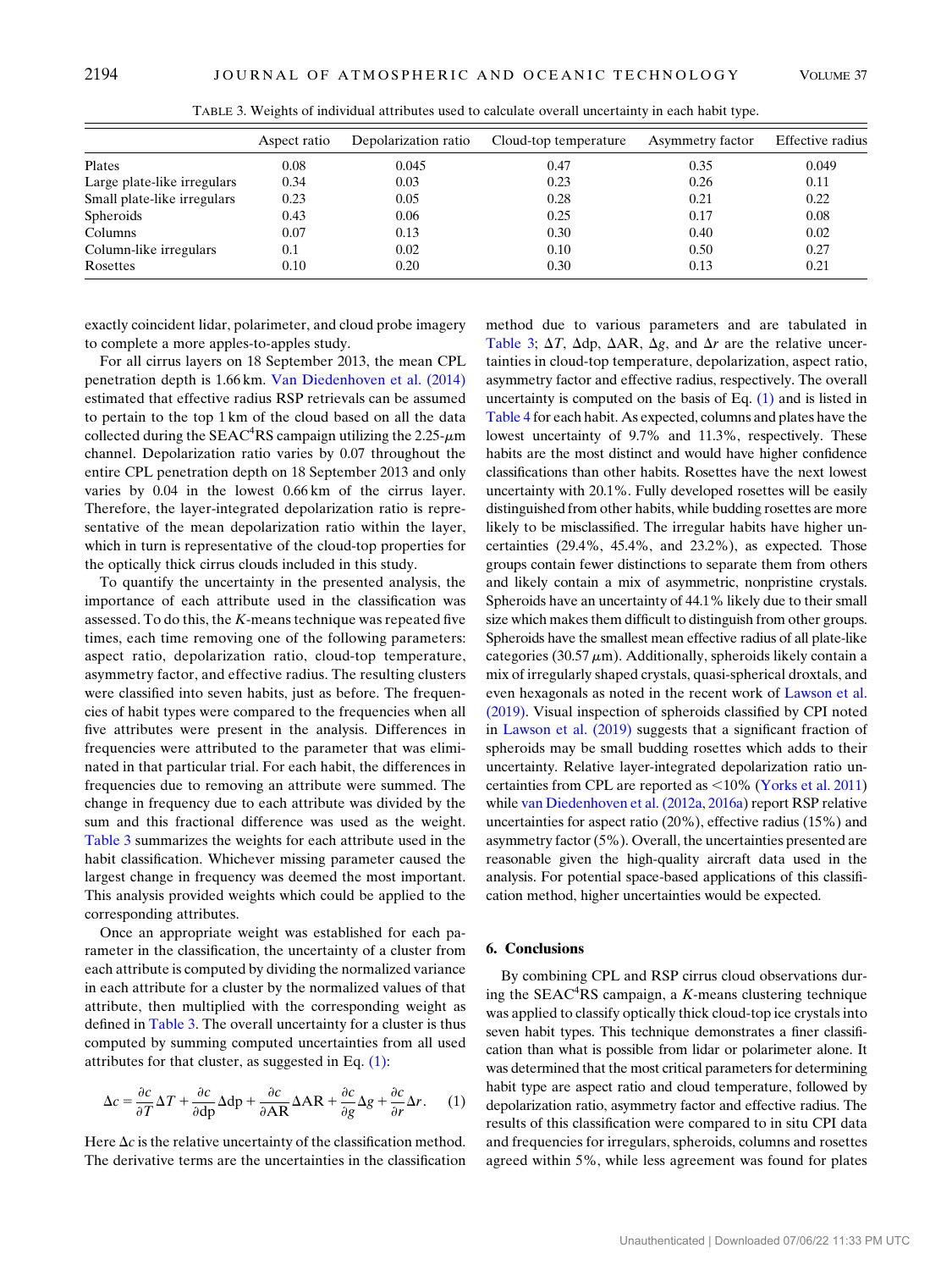<span id="page-10-14"></span>TABLE 4. Overall uncertainties calculated for each crystal habit type with lowest uncertainty for distinct habits (plates, columns, and rosettes) and greater uncertainty for irregular crystals.

|                           |        | Large plate-like | Small plate-like |                   |         | Column-like |          |
|---------------------------|--------|------------------|------------------|-------------------|---------|-------------|----------|
|                           | Plates | irregulars       | irregulars       | Spheroids Columns |         | irregulars  | Rosettes |
| Overall uncertainty 11.3% |        | 29.4%            | 45.4%            | 44.1%             | $9.7\%$ | 23.2%       | 20.1%    |

 $(-16%)$ . The relationship between depolarization ratio and aspect ratio modeled by [Noel et al. \(2004\)](#page-11-8) was successfully recreated using the combined CPL–RSP retrievals. Previous research showed a classification of ice crystals into three broad categories that were based on depolarization ratio, whereas the present classification can be expanded to seven categories. In addition, the high frequency of irregulars and spheroids in contrast to the relatively low number of observations of rosettes agrees well with the findings presented in [Lawson et al. \(2010\)](#page-11-28) for similar anvil cirrus. These findings are expected to agree with those of [Lawson et al. \(2010\)](#page-11-28) because in both studies, mostly fresh anvil still attached to convection were analyzed.

While radiative forcing models currently assume an oversimplified crystal classification of plates and columns, this unique dataset provides insights of ice crystal parameters for more detailed habit types. For the first time, lidar and polarimeter data are combined to provide valuable insight of microphysical ice crystal properties useful for model simulations and the ongoing investigation of radiative impacts of cirrus. Although depolarization ratio can be used for coarse habit classification, additional parameters such as aspect ratio and asymmetry factor provide information that is necessary for a finer classification.

The presented technique may be applied to combined measurements of the CALIOP lidar and POLDER instrument ([van Diedenhoven et al. 2014](#page-11-22)), which were both in NASA's A-Train constellation. Combined backscatter lidar and a multichannel/polarization imager flown on board the same platform serves as a direct response to priorities set forth by NASA's Decadal Strategy for Earth Observation from Space [\(NASA 2018](#page-11-30)). The Aerosols, Clouds, Convection, and Precipitation (A-CCP) spaceborne mission also calls for combined lidar and polarimeter observations to study cloud and aerosol properties. The usefulness of a combined retrieval method is extensive; however, there is a dearth of coincident flights available for this kind of analysis. Additional coincident observations from lidar, polarimeter, and in situ instrumentation are necessary for finer habit classifications and parameterizations in radiative forcing models and to improve the technique of habit classification using remote sensing data that is shown here.

Acknowledgments. We acknowledge the support of NASA Grant 80 NSSC18K0887. Author B. van Diedenhoven is supported by NNX15AD44G. Author J. Zhang also acknowledges the support from NASA Grant NNX17AG52G and the Office of Naval Research Grant N00014-16-1-2040. Special thanks are given to the RSP team (principal investigator: Brian Cairns—NASA GISS) and SPEC, Inc., team (Paul Lawson) for their help with the RSP and CPI data.

### **REFERENCES**

- <span id="page-10-6"></span>Alexandrov, M. D., B. Cairns, C. Emde, A. S. Ackerman, and B. van Diedenhoven, 2012: Accuracy assessments of cloud droplet size retrievals from polarized reflectance measurements by the research scanning polarimeter. Remote Sens. Environ., 125, 92–111, [https://doi.org/10.1016/j.rse.2012.07.012.](https://doi.org/10.1016/j.rse.2012.07.012)
- <span id="page-10-8"></span>Bailey, M., and J. Hallett, 2002: Nucleation effects on the habit of vapour grown ice crystals from  $-18^{\circ}$  to  $-42^{\circ}$ C. *Quart*. J. Roy. Meteor. Soc., 128, 1461–1483, [https://doi.org/10.1002/](https://doi.org/10.1002/QJ.200212858304) [QJ.200212858304.](https://doi.org/10.1002/QJ.200212858304)
- <span id="page-10-3"></span>——, and ——, 2004: Growth rates and habits of ice crystals between  $-20^{\circ}$  and  $-70^{\circ}$ C. J. Atmos. Sci., 61, 514–544, [https://](https://doi.org/10.1175/1520-0469(2004)061<0514:GRAHOI>2.0.CO;2) [doi.org/10.1175/1520-0469\(2004\)061](https://doi.org/10.1175/1520-0469(2004)061<0514:GRAHOI>2.0.CO;2)<0514:GRAHOI>2.0.CO;2.
- <span id="page-10-4"></span>-, and  $\frac{1}{2009}$ : A comprehensive habit diagram for atmospheric ice crystals: Confirmation from the laboratory, AIRS II, and other field studies. J. Atmos. Sci., 66, 2888–2899, [https://](https://doi.org/10.1175/2009JAS2883.1) [doi.org/10.1175/2009JAS2883.1](https://doi.org/10.1175/2009JAS2883.1).
- <span id="page-10-7"></span>Baker, B. A., and R. Lawson, 2006: In situ observations of the microphysical properties of wave, cirrus, and anvil clouds. Part I: Wave clouds. J. Atmos. Sci., 63, 3160–3185, [https://doi.org/](https://doi.org/10.1175/JAS3802.1) [10.1175/JAS3802.1.](https://doi.org/10.1175/JAS3802.1)
- <span id="page-10-2"></span>Baran, A. J., P. N. Francis, S. Havemann, and P. Yang, 2001: A study of the absorption and extinction properties of hexagonal ice columns and plates in random and preferred orientations using exact T-matrix theory and aircraft observations of cirrus. J. Quant. Spectrosc. Radiat. Transfer, 70, 505–518, [https://](https://doi.org/10.1016/S0022-4073(01)00025-5) [doi.org/10.1016/S0022-4073\(01\)00025-5.](https://doi.org/10.1016/S0022-4073(01)00025-5)
- <span id="page-10-9"></span>Bentley, W. A., and W. J. Humphreys, 1931: Snow Crystals. McGraw-Hill, 226 pp.
- <span id="page-10-5"></span>Cairns, B., E. E. Russell, J. D. LaVeigne, and P. M. W. Tennant, 2003: Research scanning polarimeter and airborne usage for remote sensing of aerosols. Proc. SPIE, 5158, 33–44, [https://](https://doi.org/10.1117/12.518320) [doi.org/10.1117/12.518320.](https://doi.org/10.1117/12.518320)
- <span id="page-10-0"></span>Campbell, J. R., M. A. Vaughan, M. Oo, R. E. Holz, J. R. Lewis, and E. J. Welton, 2015: Distinguishing cirrus cloud presence in autonomous lidar measurements. Atmos. Meas. Tech., 8, 435– 449, [https://doi.org/10.5194/amt-8-435-2015.](https://doi.org/10.5194/amt-8-435-2015)
- <span id="page-10-11"></span>Chepfer, H., P. Goloub, J. Riedi, J. F. de Haan, and J. W. Hovenier, 2001: Ice crystal shapes in cirrus clouds derived from POLDER-1/ADEOS-1. J. Geophys. Res., 106, 7955–7966, [https://doi.org/](https://doi.org/10.1029/2000JD900285) [10.1029/2000JD900285](https://doi.org/10.1029/2000JD900285).
- <span id="page-10-10"></span>Comstock, J. M., T. P. Ackerman, and G. G. Mace, 2002: Groundbased lidar and radar remote sensing of tropical cirrus clouds at Nauru Island: Cloud statistics and radiative impacts. J. Geophys. Res., 107, 4714, [https://doi.org/10.1029/2002JD002203.](https://doi.org/10.1029/2002JD002203)
- <span id="page-10-13"></span>Gan, G., C. Ma, and J. Wu, 2007: Data Clustering: Theory, Algorithms, and Applications. ASA-SIAM Series on Statistics and Applied Probability, SIAM, 466 pp.
- <span id="page-10-12"></span>Hioki, S., P. Yang, B. A. Baum, S. Platnick, K. G. Meyer, M. D. King, and J. Riedi, 2016: Degree of ice particle surface roughness inferred from polarimetric observations. Atmos. Chem. Phys., 16, 7545–7558, <https://doi.org/10.5194/acp-16-7545-2016>.
- <span id="page-10-1"></span>Holz, R. E., and Coauthors, 2016: Resolving ice cloud optical thickness biases between CALIOP and MODIS using infrared